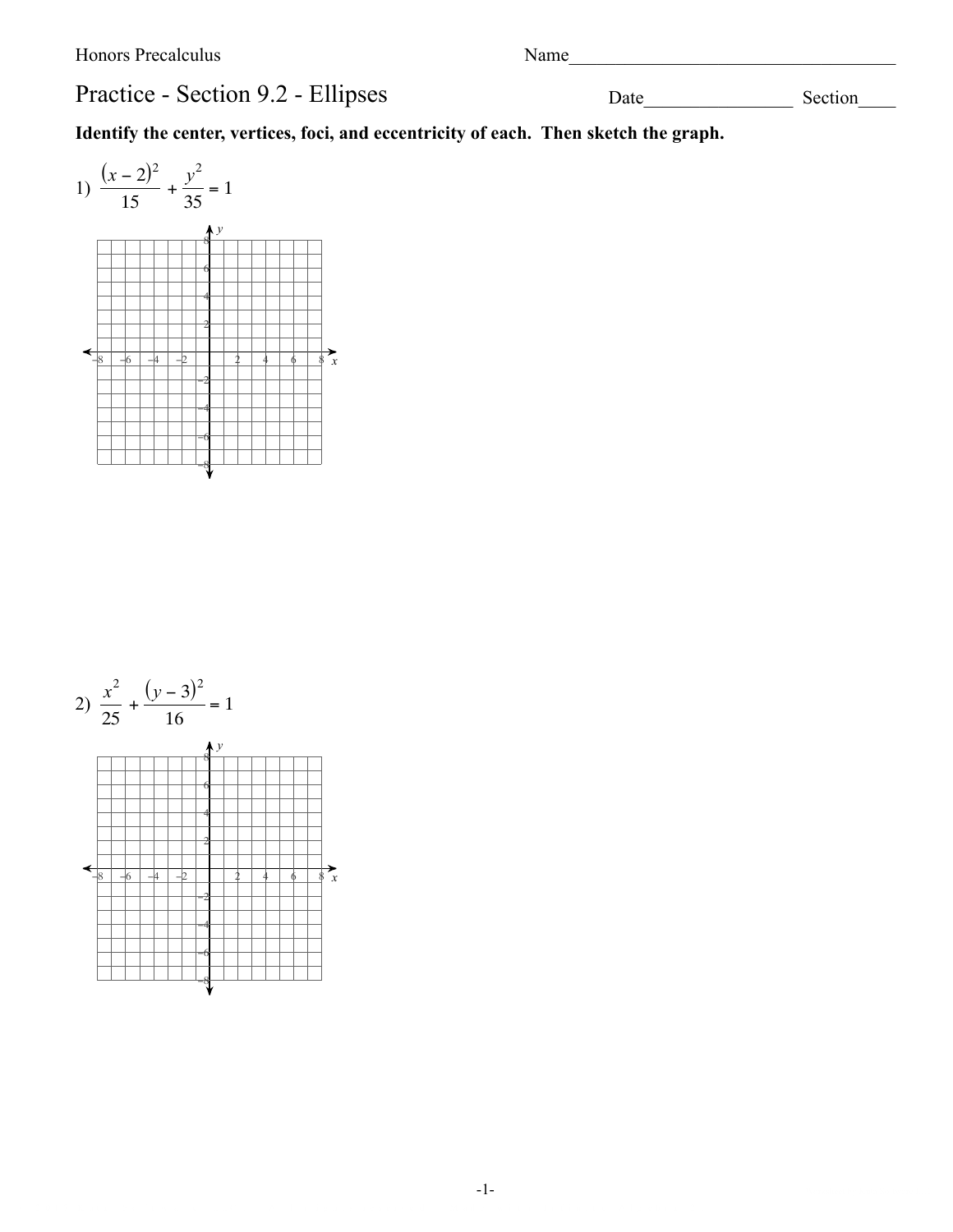3) 
$$
49x^2 + 9y^2 + 294x = 0
$$



4)  $49x^2 + 4y^2 + 294x + 245 = 0$ 



Use the information provided to write the standard form equation of each ellipse.

5)  $16x^2 + 9y^2 - 160x - 126y + 265 = 0$ 6)  $16x^2 + y^2 + 32x - 18y + 33 = 0$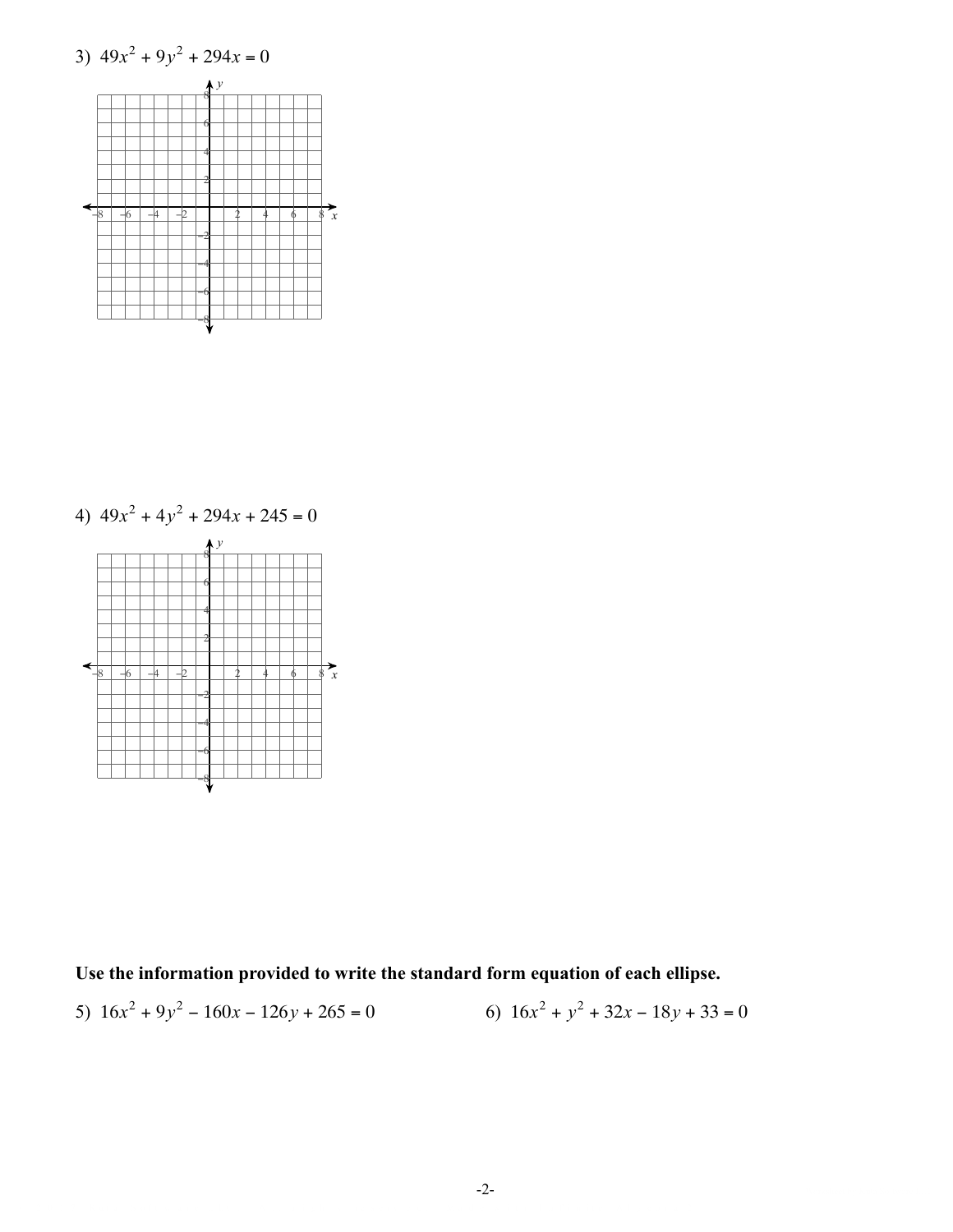7) Vertices: (−9, 19), (−9, −7) Foci: (−9, 18), (−9, −6)

8) Vertices: (3, 7), (3, −3) Foci: (3, 6), (3, −2)

- 9) Foci: (−4, 17), (−4, −7) Endpoints of major axis: (−4, 18), (−4, −8)
- 10) Foci: (1, 19), (1, −5) Endpoints of major axis:  $(1, 20)$ ,  $(1, -6)$

11) Center: (−7, −7) Vertex: (6, −7) Focus: (−19, −7) 12) Center: (2, −4) Vertex: (−11, −4) Focus: (14, −4)

13) Major axis is horizontal Center: (4, 5) Major axis is 18 units long Minor axis is 10 units long 14) Minor axis is vertical Center:  $(-3, 3)$ Major axis is 20 units long Minor axis is 12 units long